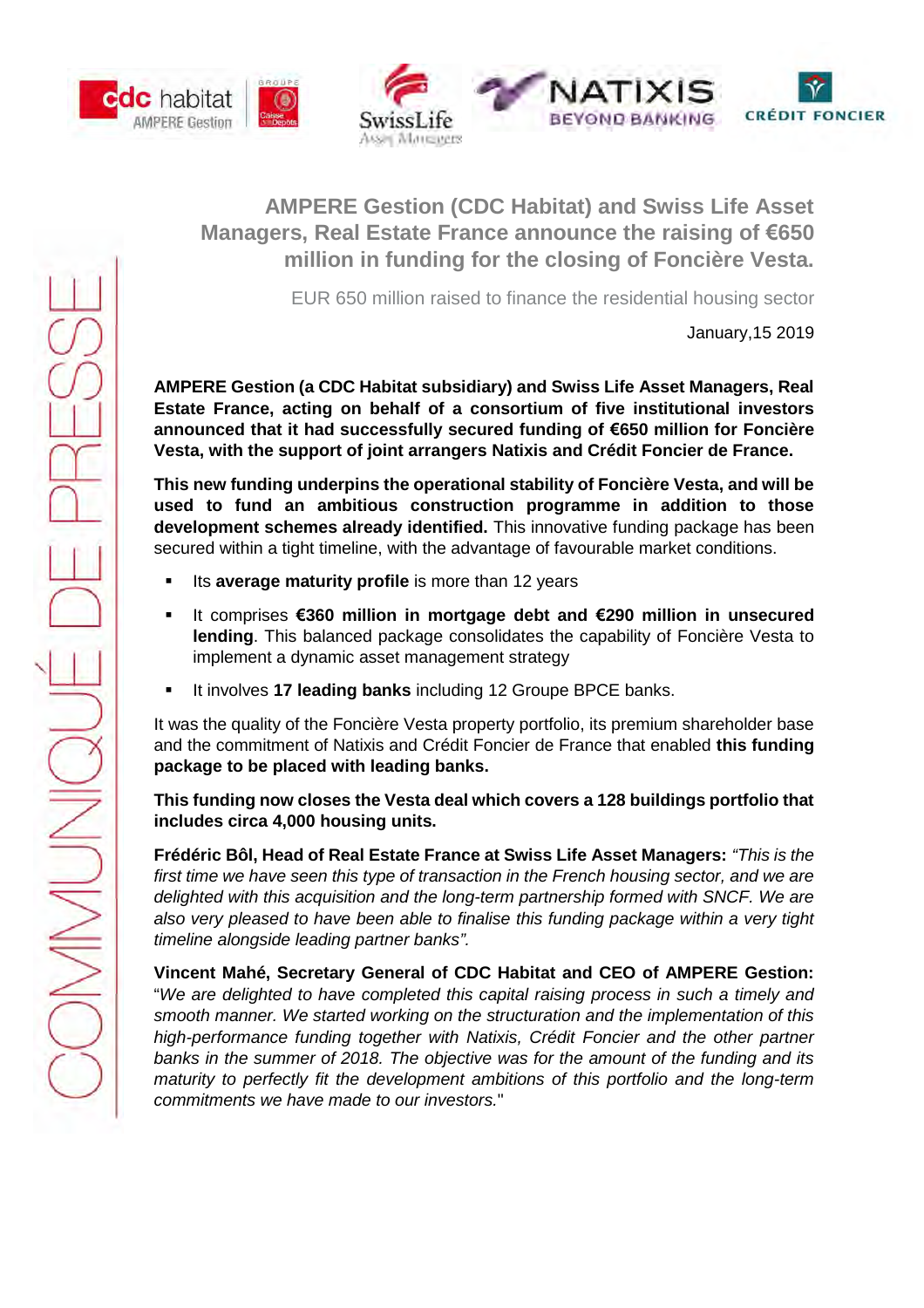





**Thierry Bernard, Head of Real Estate Finance, Europe at Natixis Corporate & Investment Banking :** *"Institutional investors are increasingly interested in residential asset classes. Natixis aims to become a major player in financing this type of asset class, accompanying key partners such as CDC Habitat and Swiss Life Asset Managers."*

*Mathieu Lepeltier, Deputy Executive Director of Crédit Foncier : « Crédit Foncier, as a mandated arranger alongside Natixis, is very proud of its participation in this operation. It illustrates the capacity of BPCE Group to federate the skills and expertise of its different entities to originate, arrange and be the first lender of this major operation ».*

In securing this funding, Foncière Vesta was advised by the legal firm Paul Hastings, with notarial services provided by Prud'homme & Baum, KL Associés and Les Notaires du Trocadéro; the banking pool received its legal advice from Archers, with notarial services provided by Wargny Katz. Caisse d'Epargne Ile-de-France is the agent for the overall funding package.

## **AMPERE Gestion**

AMPERE Gestion, a subsidiary of CDC Habitat, is a portfolio management company accredited by the French financial markets authority (*Autorité des marchés financiers – AMF*). After setting up its first regulated investment vehicles dedicated to intermediate housing it has now developed a complementary real estate investment offering.

AMPERE Gestion is committed to Socially Responsible Investment and factors ESG criteria into its investment and fund management strategy. It has signed up to the UN-sponsored Principles for Responsible Investment (PRI) which seek to promote Environment, Social and Governance criteria in investment decisions. AMPERE Gestion undertakes to report on its compliance with these principles in its investment strategy as part of a comprehensive annual reporting process that includes a publicly-disclosed rating.

www.amperegestion.cdc-habitat.com

# **CDC Habitat**

CDC Habitat is Caisse des Dépôts' public interest real estate subsidiary and France's biggest social landlord, managing almost 495,000 units of housing. CDC Habitat also works with Banque des Territoires, created in 2018.The Group serves the entire housing market (social and low-cost social housing, intermediate and affordable housing) and invests in promoting upwardly-mobile residential trajectories and home ownership..

As one of France's major housing operators, CDC Habitat is committed to exercising its public service mission through an approach underpinned by Corporate Social Responsibility in its dealings with all stakeholders.

www.cdc-habitat.com

#### **Swiss Life Asset Managers**

#### **About Swiss Life Asset Managers, Real Estate**

Swiss Life Asset Managers is Europe's largest real estate investor (source: Property EU, Dec 18) with €72.2 billion in assets under management as of 30.06.2018. It invests all over Europe via local teams in five countries: Switzerland, France (Swiss Life REIM (France Germany (Corpus Sireo and BEOS),), Luxembourg and the UK (Mayfair Capital). www.swisslife-am.com/realestate

**About Swiss Life Asset Managers, Real Estate France and Swiss Life REIM (France)**

Swiss Life Asset Managers, Real Estate France, represented by the management company AIFM Swiss Life REIM (France) was created in 2007 and had €13.4 billion in assets under management at